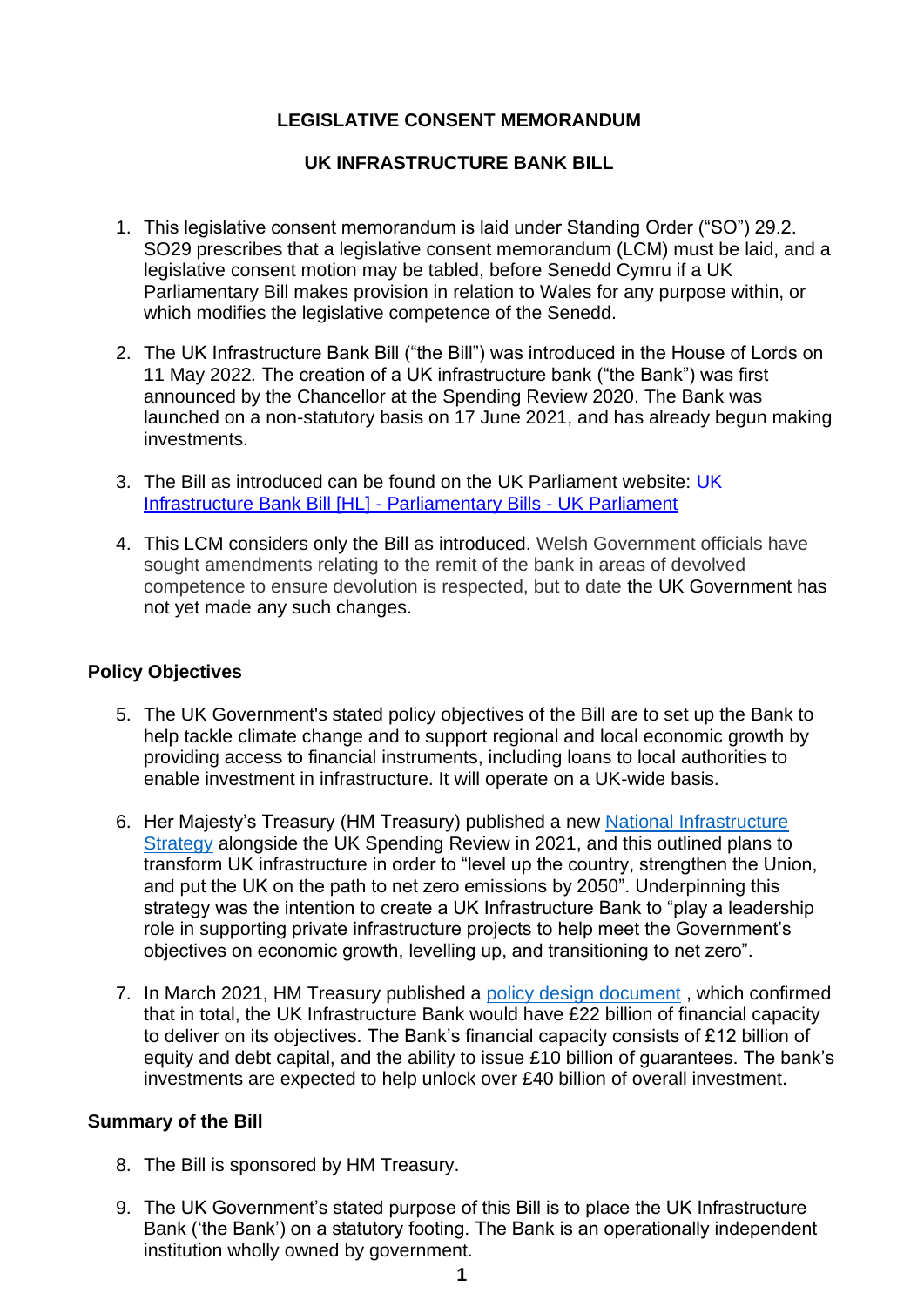10.By placing the Bank on a statutory footing, the Bill seeks to:

- confirm and give statutory force to the Bank's objectives and activities;
- ensure the Bank is a long-lasting institution;
- create statutory forms of transparency, accountability and governance for the Bank;
- remove legal barriers to the Bank undertaking direct lending to local authorities; and
- grant specific powers to the Treasury to provide financial assistance to the Bank.

## **Investment Principles**

- 11.The Bank's Framework Document has the following investment principles to guide which investments are within the scope of its mandate. These principles state that investments should:
- A. help to support the Bank's objectives to drive regional and local economic growth or support tackling climate change;
- B. be in infrastructure assets or networks, or in new infrastructure technology. The Bank will operate across a range of sectors, but will prioritise in particular clean energy, transport, digital, water, and waste;
- C. intend to deliver a positive financial return, in line with the Bank's financial framework; and
- D. be expected to crowd-in significant private capital over time.
- 12.The Framework Document notes that the Bank's dual objectives of investing in projects to help mitigate and adapt to climate change, and of supporting regional and local economic growth across the UK have "huge potential synergies" but where these objectives are in tension with each other the Bank will "have regard to both of these objectives, both in setting its lending and investment policies and in assessing specific transactions". It further notes that: "where an investment is primarily to support economic growth, the Bank will ensure that it does not do significant harm against its climate objective".
- 13.As is further set out in the Framework Document, the Bank will not lend or provide other support to projects involving extraction, production, transportation and refining of crude oil, natural gas or thermal coal with very limited exemptions. These exemptions include projects improving efficiency, health and safety and environmental standards (without substantially increasing the lifetime of assets), for Carbon Capture and Storage ('CCS') or Carbon Capture, Usage and Storage ('CCUS') where projects will significantly reduce emissions over the lifetime of the asset, or those supporting the decommissioning of existing fossil fuel assets. The Bank will also not support any fossil-fuel fired power plants, unless part of an integrated natural gas-fuelled CCS or CCUS generation asset. This policy will be updated over time to reflect changes in government policy and regulatory standards.

# **Legal background**

- 14.The Bank was set up in June 2021 as a company under the Companies Act 2006 (c46) and wholly owned by HM Treasury.
- 15.The establishment of the Bank relied on the common law capacity of the Crown to form and support companies.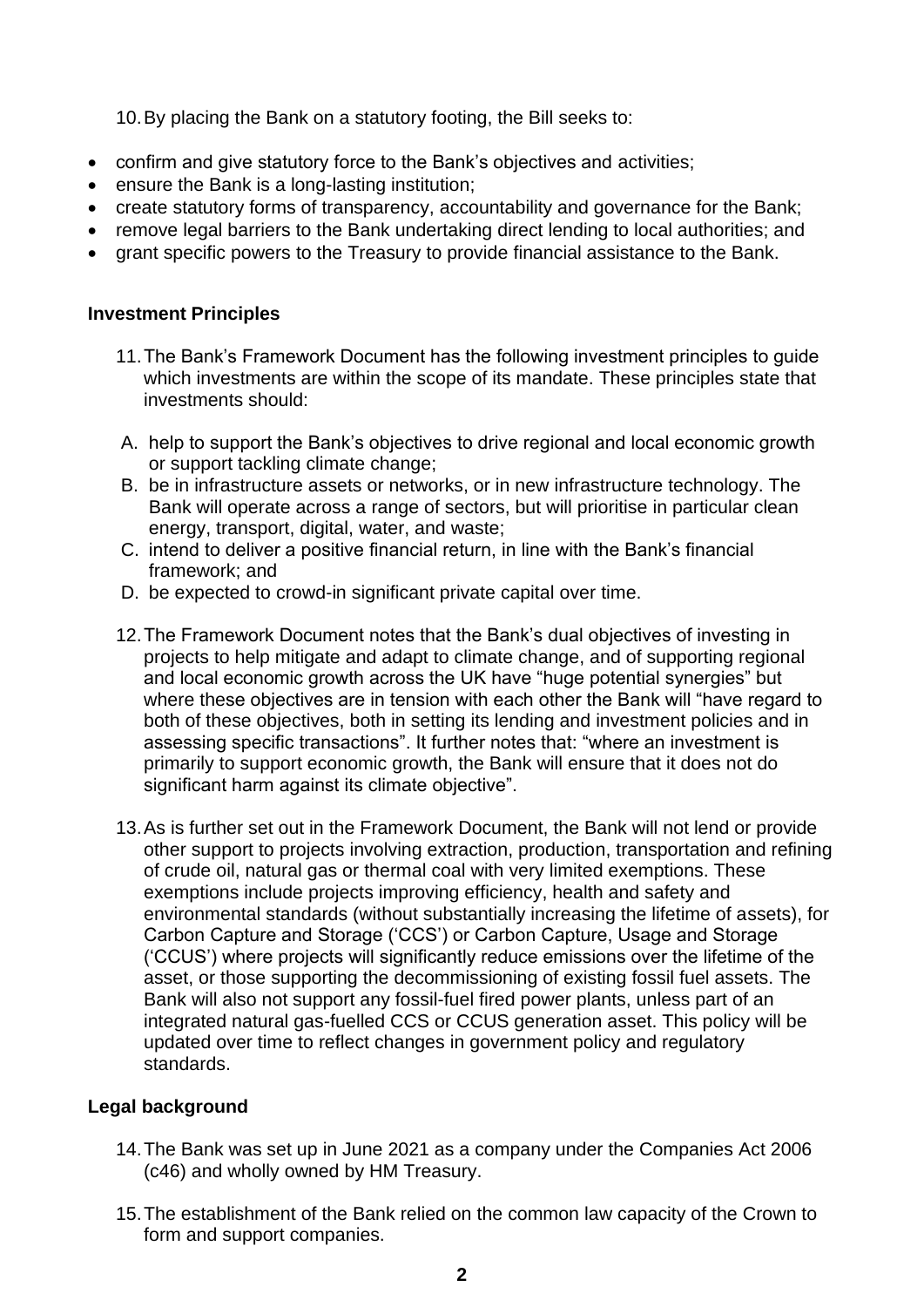- 16.Parliamentary authority for the funding of the Bank, and its initial establishment and exercise of activities derives *inter alia* from the Infrastructure (Financial Assistance) Act 2012 (c16) and to the extent relevant, sections 50 and 51 of the United Kingdom Internal Market Act 2020 (c27).
- 17.The present Bill seeks to provide a more specific and tailored Westminster Parliamentary mandate for the Bank, which is reflective of both general considerations concerning transparency, accountability and governance, as well as the current UK Government's policy priorities in relation to infrastructure investment.
- 18.The Bill affords a degree of flexibility for future changes to the scope of the Bank's activities (including the definition of "infrastructure") to allow for the possibility of future UK governments wishing to adjust the scope and focus of the Bank's mandate to reflect their policy priorities, and potential future changes in the market for infrastructure. This is achieved through powers to make delegated legislation subject to the affirmative procedure, as detailed in relation to clause 2 below.
- 19.The following legislation is relevant by way of background to the provisions of the Bill:
	- a) The Companies Act 2006. The Bank is already a registered company and bound by the Companies Act 2006. The present Bill will complement provisions already set out in Companies Act 2006, for example on governance and may in some cases overlay or modify the Bank's obligations under that Act (see for example clauses 2(1), 3(5) and 4 as described below).
	- b) The Climate Change Act 2008 (c27). This set a legally binding target for the UK to reach net zero carbon emissions by the year 2050 and is referenced in the Bill in relation to the Bank's climate change objective (see the description of clause 2(3) below).
	- c) The Infrastructure (Financial Assistance) Act 2012 and sections 50 and 51 of the United Kingdom Internal Market Act 2020. As noted above these provisions were relied upon for the setting up and initial funding and activities of the Bank. The current Bill provides a definition of infrastructure which is specifically tailored to the Bank and reflective of the current Government's policy priorities for the Bank. This definition is in some respects broader, and in other respects narrower than that set out in the 2012 and 2020 provisions and is subject to future change through delegated legislation as noted above.
- 20.In terms of the Bank's lending to local authorities for infrastructure purposes, the Bill is intended to remove any legal impediments to this that may derive from the existence of the detailed statutory code that currently governs public sector lending to local authorities. The relevant provisions are contained in the Public Works Loans Act 1875 (c89), section 4 of the Public Works Loans Act 1944 (c16), sections 3 to 6 of the National Loans Act 1968 (c12), the Local Loans (Procedure) Regulations 1968 (SI 1968/458) and the Public Works Loans (Fees) Regulations 1991 (SI 1991/1539). These provisions read together would likely amount to a comprehensive statutory scheme displacing any alternative or additional legal capacity to make public sector loans to local authorities for infrastructure purposes in accordance with the decision of the House of Lords in R v Secretary of State for the Home Department; ex parte Fire Brigades Union [1995] 2 AC 513. The Bill makes clear, as detailed in below in relation to clauses 2(4)(a) and 9, that the legal doctrine in the Fire Brigades Union case does not prevent the Bank undertaking infrastructure lending to local authorities.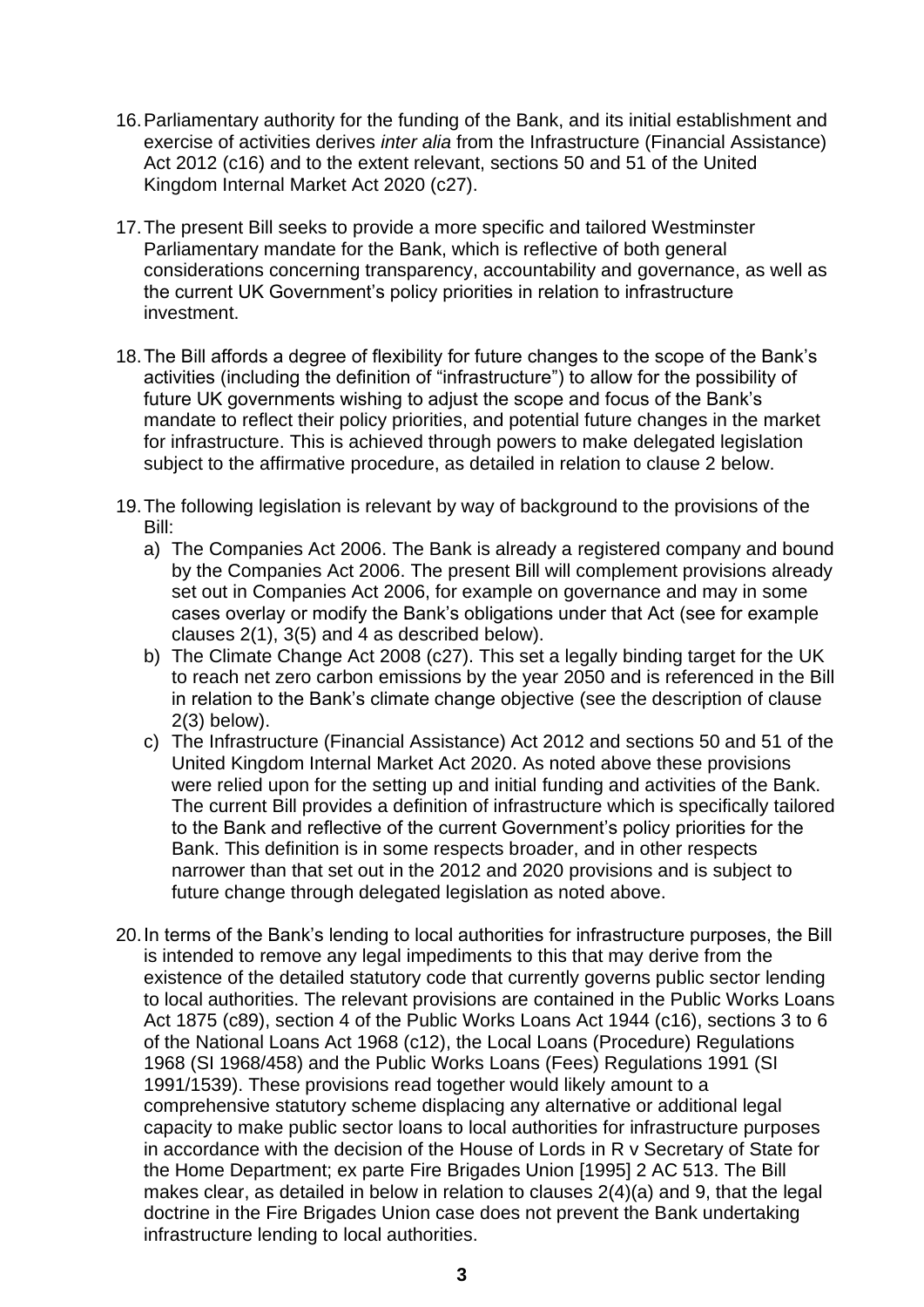21.The Bank in its current form has engaged in some transactions involving infrastructure lending to local authorities and private companies, however the only existing project being funded is a private sector driven solar farm in South Wales. In these transactions, the relevant loans originated through the Public Works Loans Act process, and were subsequently novated to the Bank, in observance of the current legal limitations as outlined above.

## **Territorial extent and application**

- 22.The Bill extends and applies to the whole of the United Kingdom.
- 23.Infrastructure investment is a mixture of reserved and devolved competence. Matters relating to energy, cross-border rail and digital communications are cases where investment in infrastructure is likely to fall within reserved competence. Other matters such as rail, ports or bridges within a single devolved country or area are likely to fall within the legislative competence of the Senedd.

### **Provisions in the Bill for which consent is required**

- 24.The Bill has a UK wide extent (as per clause 11(1) of the Bill) and the Bank is intended to be a UK-wide organisation. Whilst the Bank, which is wholly owned by HM Treasury, applies otherwise than in relation to Wales, for the purpose of establishing whether consent is required for the Bill, the question our analysis considers in respect of each clause of the Bill is whether the Senedd could legislate to do the same or something similar in relation to Wales. Therefore, the question considered in the below analysis is whether the Senedd could legislate with an England and Wales extent and a Wales application to achieve the same or something similar to the measures set out in this Bill, whether by first establishing a company (i.e. in the way that UK Government have established the Bank), or by using existing mechanisms, to provide financial assistance, loans, advice and support etc., with the objectives of (a) tackling climate change and (b) supporting economic growth, including at regional or local level in relation to Wales.
- 25.Consent of the Senedd is required on the entirety of the Bill as the Senedd has competence to legislate in the same or similar terms in relation to Wales. The main subject matter of the Bill, providing financial assistance and advisory support to projects relating to infrastructure (to include water, electricity, gas, telecommunications, sewerage, railways (including rolling stock), roads or other forms of transport and climate change), is a devolved area of the law. In our view, the following provisions of the Bill require legislative consent:

Clauses 1 (Defining the 'Bank') and 10 (Interpretation) and 11 (Extent, commencement and short title)

- 26.Clause 1 provides the definition of the 'Bank' for the purposes of the Bill. Clauses 10 and 11 are standard Bill provisions comprising interpretation, short title, commencement and extent.
- 27.Consent is required these clauses are neither in competence or outside of competence in their own right as they are ancillary to the wider Bill. As the Bill itself (and all other clauses therein) relates to devolved matters, it is correct to treat these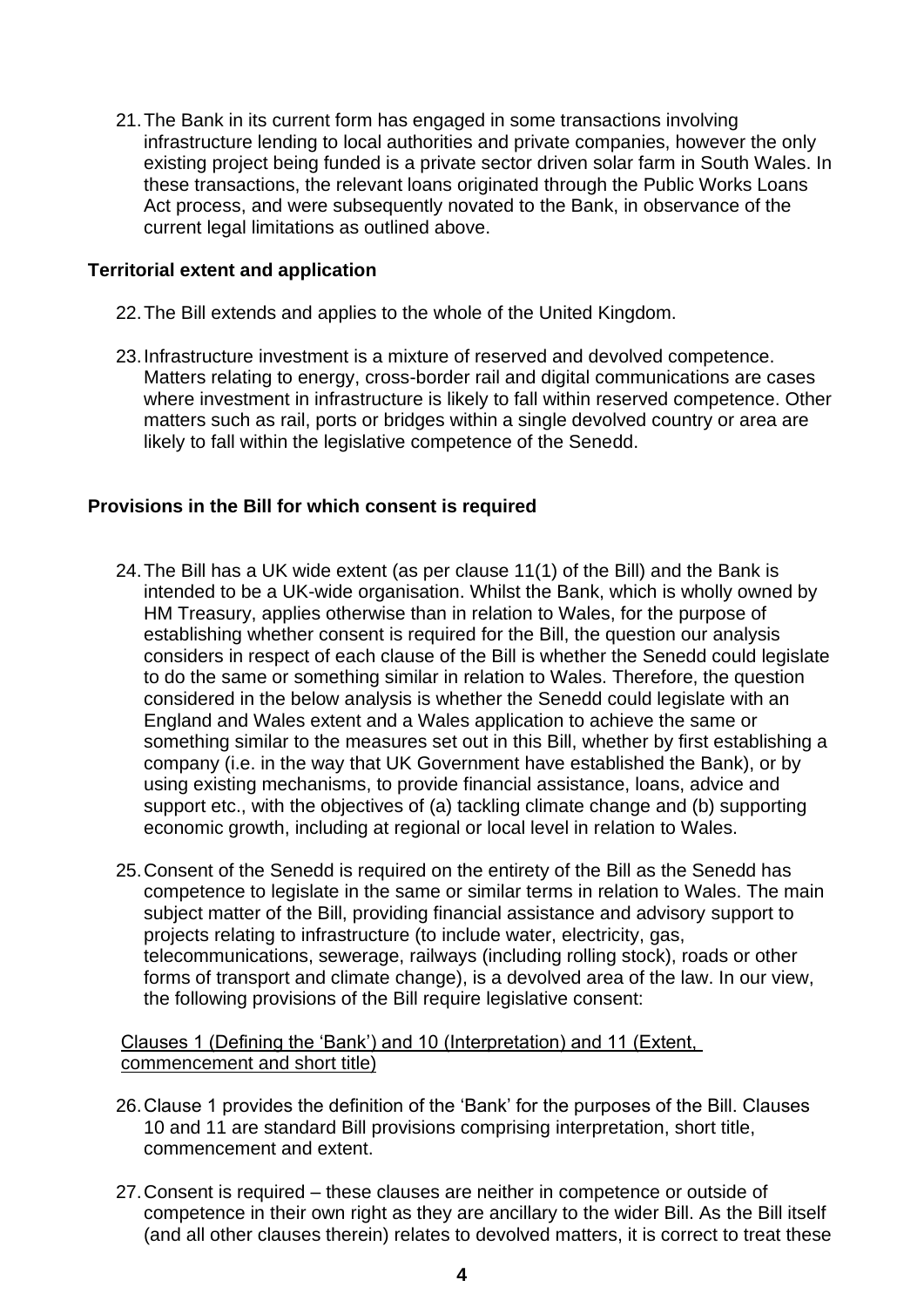clauses as being 'in competence' for the purposes establishing whether consent is required.

#### Clause 2 – Objectives and activities

- 28.This specifies what the Bank's objectives and activities are to be. The objectives of the Bank are to help tackle climate change and to support economic growth. The activities of the Bank are to provide financial assistance to projects relating to infrastructure (to include water, electricity, gas, telecommunications, sewerage, railways (including rolling stock), roads or other forms of transport and climate change), provide loans to public authorities for such projects and to provide advisory and other support services for such projects.
- 29.Consent is required the Senedd can legislate to confer these functions (which, as above, themselves relate to devolved areas of law) on a body it creates.

### Clause 3 – Strategic priorities and plans

- 30.This clause requires HM Treasury to prepare a statement of strategic priorities for the Bank and requires the Bank to secure that its articles of association provide for the Bank to publish and act in accordance with such strategic plans.
- 31.Consent is required the Senedd has competence to impose such an obligation on the Welsh Ministers and on a similar body to the Bank that it has created.

#### Clause 4 – Directions

- 32.This clause provides that HM Treasury may give a specific or general direction to the Bank about how it is to deliver its objectives and that the Bank must comply with such a direction.
- 33.Consent is required the Senedd has competence to impose such obligations on a similar body to the Bank that it has created.

#### Clause 5 – Financial assistance

- 34.This clause makes provision for HM Treasury to provide financial assistance to the Bank for the purpose of helping the Bank in the delivery of its objectives. HM Treasury may arrange for money to be paid out of the National Loans Fund in order to enable loans to be made to the Bank, whether directly or indirectly and where a loan from the National Loans Fund is made directly to the Bank, HM Treasury is to determine the rate of interest on the loan, and other terms and conditions.
- 35.Consent is required the Senedd can legislate to provide financial assistance to a body it creates for the purpose of helping the body it creates in the delivery of its objectives (which, as above, themselves relate to devolved areas of law). Further, by ignoring the source of funds (the National Loans Fund) for the purposes of the analysis, we conclude that the Senedd could legislate to enable loans to be made more generally in the manner prescribed by this clause (noting, specifically, the Explanatory Notes to the Wales Act 2017 which states that the reservation on government lending in paragraph 15 of Part 2 of Schedule 7A of GOWA does not affect the Senedd's ability to allocate resources, whether part of its assigned budget or raised through its tax-varying powers).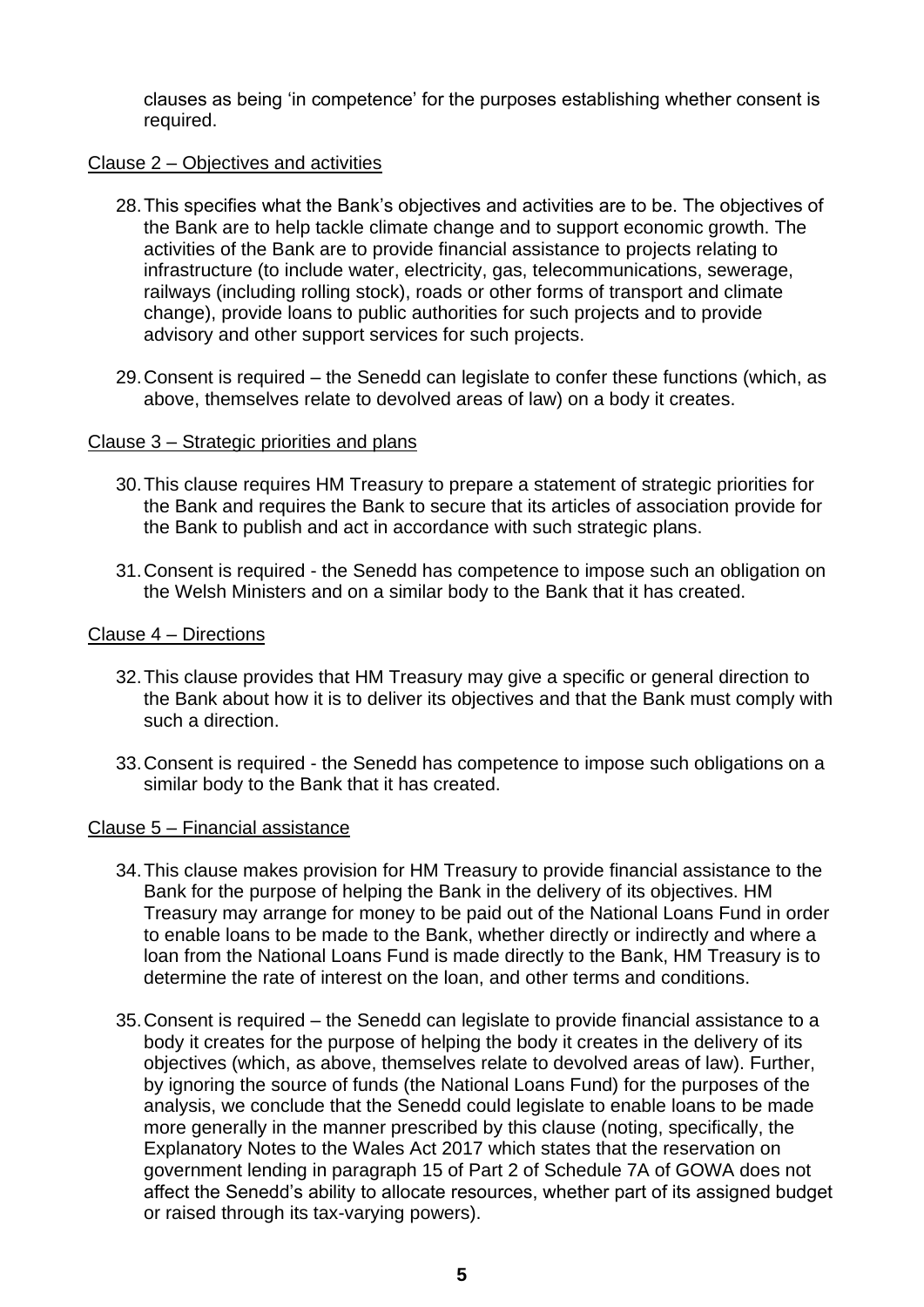## Clauses 6 (Annual accounts and reports) and 7 (Directors: appointment and tenure)

- 36.Clause 6 requires the Bank's directors to deliver to HM Treasury a copy of the accounts and reports which they are required to prepare in accordance with section 441 of the Companies Act 2006 and to lay a copy of those accounts and reports before Parliament.
- 37.Clause 7 deals with corporate governance issues relating to the appointment and tenure of directors for the Bank.
- 38.Consent is required the Senedd has competence to impose such obligations and corporate governance requirements on a similar body to the Bank that it has created.

### Clause 8 – Duties of the Bank

- 39.This clause provides that any duty imposed on the Bank or its directors by or under 'this Act' is enforceable on an application by HM Treasury by injunction.
- 40.Consent is required the Senedd has competence to make an application for enforcement by injunction. We specifically note that an injunction is an existing remedy and the Bill is not seeking to modify civil remedies (therefore the restriction at paragraph 8(1)(c) of Schedule 7A of GOWA does not apply to this clause).

#### Clause 9 - Reviews of the Bank's effectiveness and impact

- 41.This clause obliges HM Treasury to carry out reviews of the effectiveness of the Bank in delivering its objectives and its impact in relation to climate change and regional and local economic growth. After each review, HM Treasury much publish a report of the review and lay a copy of the report before Parliament.
- 42.Consent is required the Senedd has competence to impose such obligations on a similar body to the Bank that it has created and on the Welsh Ministers regarding publishing a report of the review and laying a copy of the report before the Senedd.

## **UK Government view on the need for consent**

- 43.The Economic Secretary to the Treasury has provided his analysis of the Bill regarding the UK Government's need for consent to the Bill. The Economic Secretary to the Treasury argues that the provisions of the Bill extend to the whole of the UK, but that Clauses 2, 3, 4, 5, 8 and 11 contain provisions that could fall within the legislative competence of the Senedd**.** It is the UK Government's view that only these clauses engage the legislative consent process. This analysis is high level and focuses on the type of possible investment of the Bank ('investment in areas such as rail, ports or bridges') and the location of that investment ('located solely in Wales').
- 44.Whilst the Economic Secretary to the Treasury has correctly identified that the Bank could be investing in types of infrastructure for which the Senedd has legislative competence and whilst he has correctly identified that such investment could relate to projects entirely situated in Wales, this is a narrow view of legislative competence.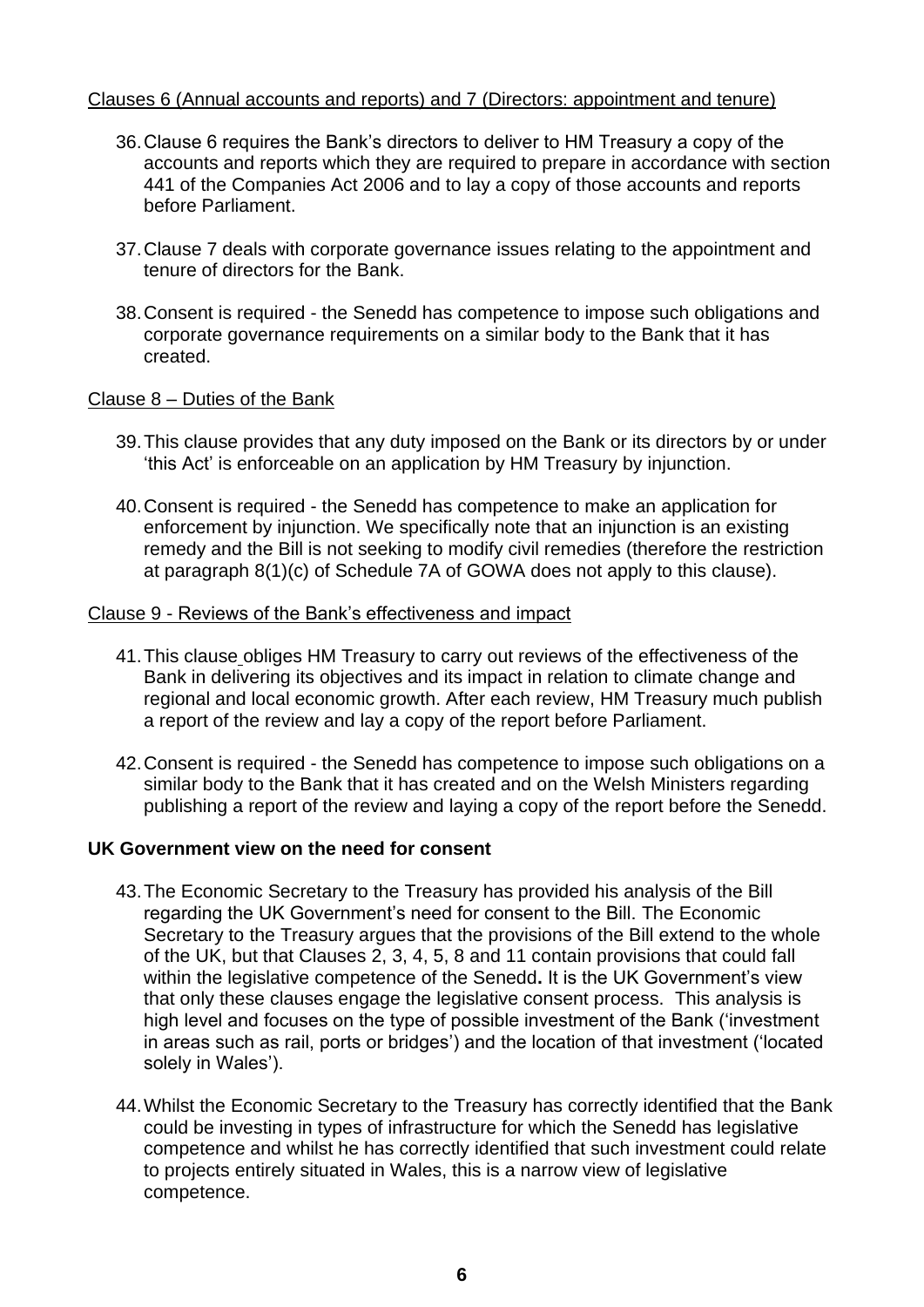- 45.As above, it is important to note that the Bill has a UK wide extent (as per clause 11(1) of the Bill) and whilst the Bank, which is wholly owned by HM Treasury, applies otherwise than in relation to Wales, for the purpose of establishing whether consent is required for the Bill, the question that the analysis must consider in respect of each clause of the Bill is whether the Senedd could legislate to do the same or something similar in relation to Wales. Therefore, the question that we have asked in our analysis is whether the Senedd could legislate with an England and Wales extent and a Wales application to achieve the same or something similar to the measures set out in this Bill, whether by first establishing a company (i.e. in the way that UK Government have established the Bank), or by using existing mechanisms, to provide financial assistance, loans, advice and support etc., with the objectives of (a) tackling climate change and (b) supporting economic growth, including at regional or local level in relation to Wales. It is unclear whether this approach has been adopted by the Economic Secretary to the Treasury and it is possible that he has approached his analysis from a different angle.
- 46.Turning to the clauses that the Economic Secretary to the Treasury does not consider to be in competence, we comment as follows:
	- a) Clauses 1 and 11 these clauses are not operative clauses (they provide the definition of the Bank (clause 1) and the extent and short title of the Bill (clause 11)) and so are neither in competence or outside of competence in their own right as they are ancillary to the wider Bill. As the Bill itself relates to devolved matters, it is correct to treat clauses 1 and 11 as being 'in competence' for the purposes of establishing whether consent is required.
	- b) Clauses 6 and 7 these clauses deal with the corporate governance of an existing body corporate and as such (as the objectives and activities of the said body corporate are within competence) they are within the legislative competence of the Senedd. The Senedd has competence to impose such obligations and corporate governance requirements on a similar body to the Bank that it has created.
	- c) Clause 9 this clause places an administrative requirement on the Bank and on HM Treasury and the Senedd has competence to impose such obligations on a similar body to the Bank that it has created and on the Welsh Ministers regarding publishing a report of the review and laying a copy of the report before the Senedd.

## **Welsh Government's Current Policy Position**

- 47.Devolution remains the settled will of the Welsh electorate, and our position must be to protect the powers of the Senedd, whereas the Bill as currently drafted threatens devolved competencies. I.e., powers are reserved for UK Ministers and HM Treasury in a manner that undermines the responsibilities and obligations Welsh legislators were elected to protect.
- 48.The Bill as introduced provides no role for the Senedd, the Welsh Ministers, or Welsh Government officials in the governance of the Bank, while reserving certain activities for Parliament, the Chancellor and HM Treasury, such as the power for HM Treasury to amend the Bank's strategic direction including in areas of devolved competence without consulting the Senedd or Welsh Government.